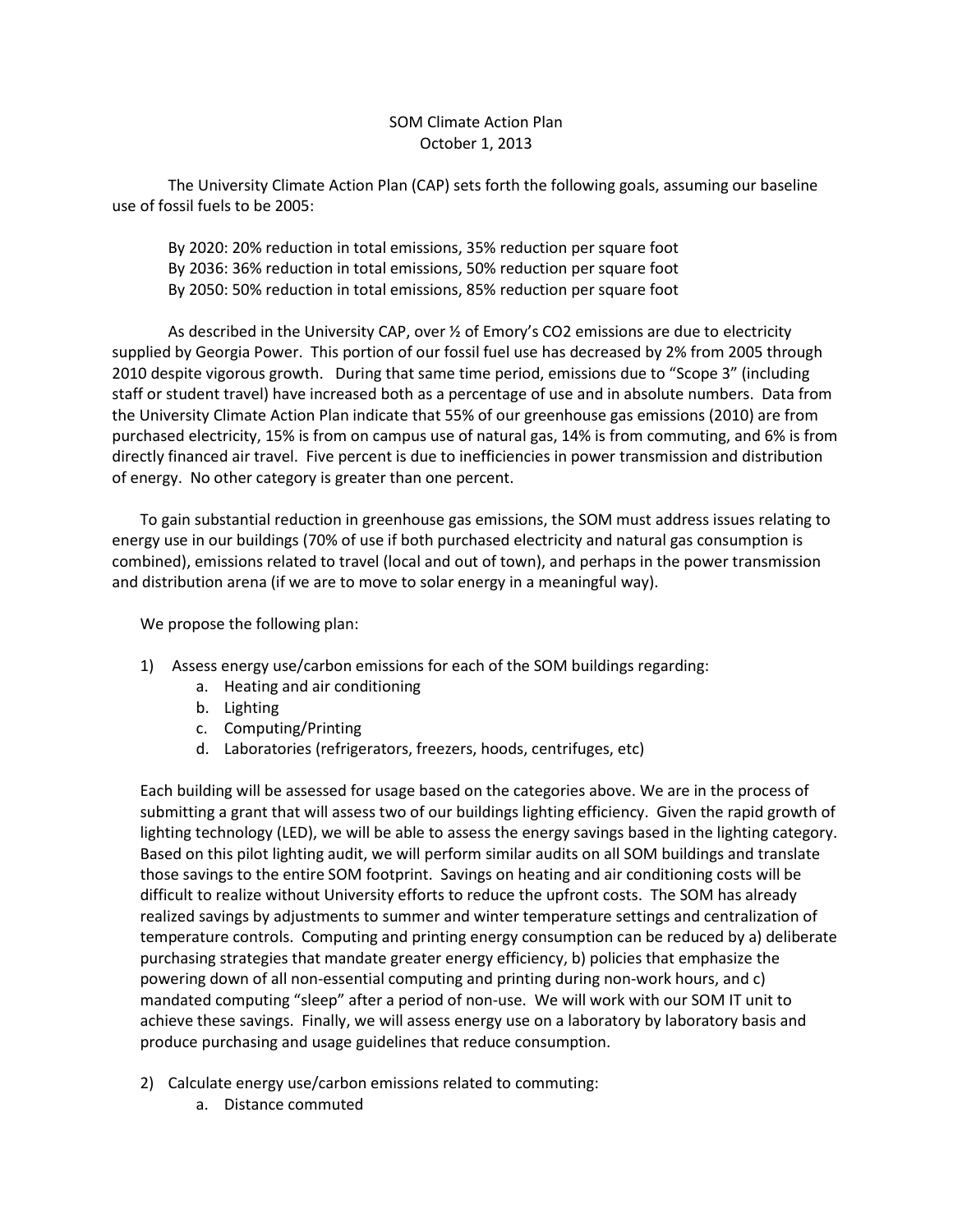- b. Mode of transportation (public, Emory bus, private auto, carpool)
- c. Efficiency of mode of transportation (car/bus/train consumption)
- d. # of days commuting per week

If possible, employee specific commuting information from 2005 will be used to estimate the carbon emissions associated with each faculty, student and staff person. If those data are not available, then we will assume the amount of consumption for the SOM is proportionate to the # of staff, students and faculty in the SOM compared to the entire University. Going forward, we will create a database, in conjunction with data obtained from our parking office and the University administration, to estimate the fuel consumption related to commuting for each individual in the SOM. We will track consumption of multiple groups (staff, departments, student groups, faculty) and develop a "carbon reduction competition" that will allow our community to realize the savings in carbon emissions related to 1) use of "cleaner vehicles" for commuting; 2) bicycle/walking commuting; 3) work hour adjustments to avoid traffic; 4) use of bus/train/carpool alternatives; and 5) alternative work arrangements to allow employees to work at home if appropriate. It is anticipated that significant reduction in carbon emissions will be achieved through the new standards for gas mileage for cars and trucks, as well as electric and natural gas fueled vehicles.

- 3) Calculate energy use/carbon emissions as related to air travel:
	- a. By Department and individual faculty staff member
	- b. Purpose of air travel
	- c. Distance of air travel

Where possible, estimates will be made for the 2005 baseline year. As stated in #2 above, if 2005 estimates for individuals are not available, we will estimate consumption as best possible by extrapolating University data to individual departments. Educational materials will be developed that request participation from individuals who travel on University business.

Our Climate Change Committee will work with the Office of Sustainability and others to estimate the value of each of the following potential initiatives:

- 1) Personal behavior change
	- a. Mode of transportation
	- b. Efficiency of personal vehicles
	- c. Carpooling
	- d. Reduction in air travel
	- e. Use of computers and printers
	- f. Use of lights
- 2) Institutional behavior change
	- a. Alternate work hours to decrease commuting time (avoid rush hours)
	- b. Retrofitting of lighting to more efficient modalities (LED)
	- c. School wide policy regarding manual computer and printer downtime during nonwork hours
	- d. Purchasing of new laboratory equipment to maximize energy savings
	- e. Consolidation of laboratory equipment such as freezers/centrifuges
	- f. Reduction in number and types of printers (printing stations with 2 sided printing as standard option)